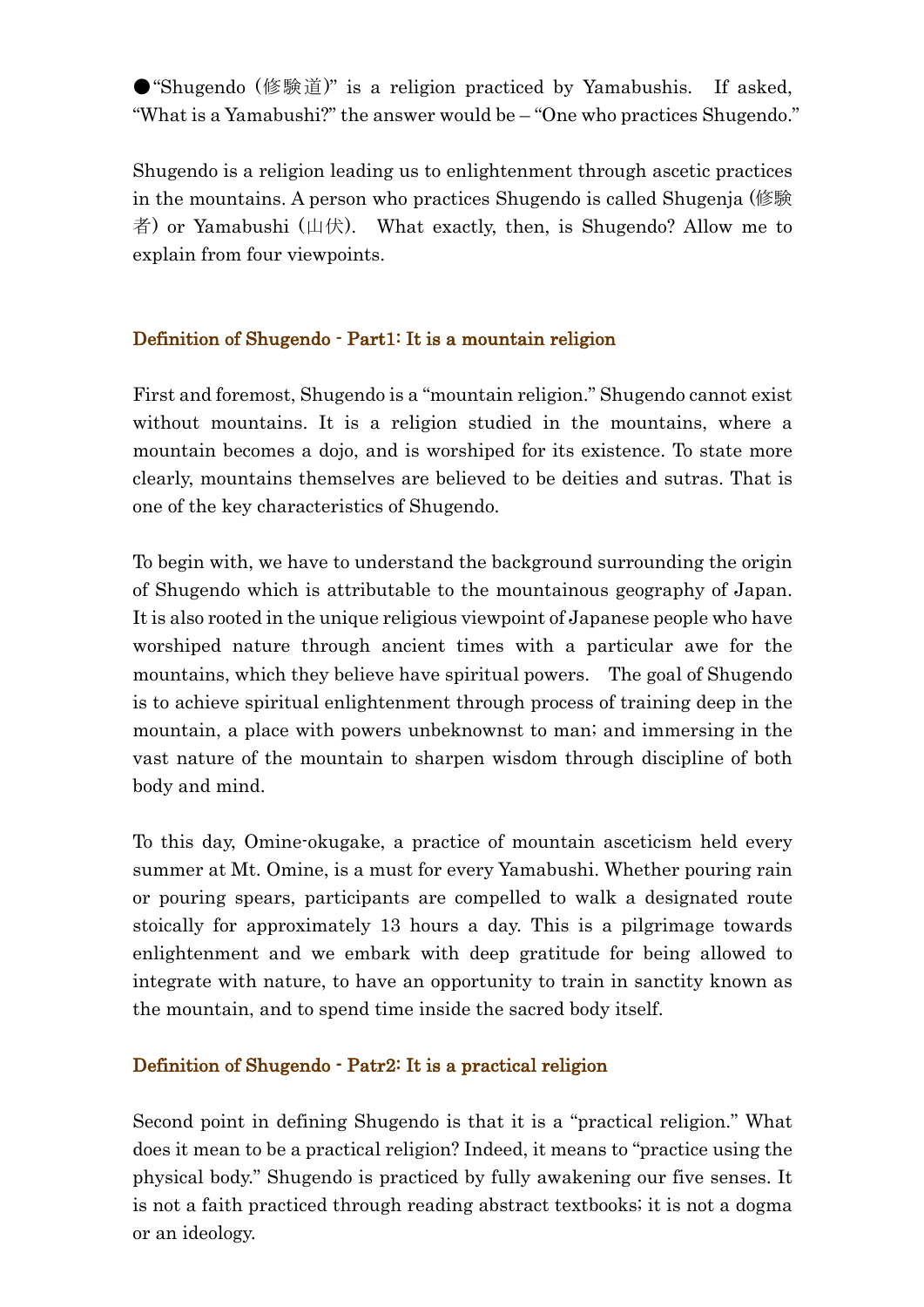The practical aspect of Shugendo is expressed quite simply in how the name "Yamabushi (山伏)" is written. Nowadays we commonly write "Yamabushi (山 伏)"but there was a time when it was written "Yamabushi (山臥)" also. The Chinese character " $\uplus$  (yama)" means "mountain" and "臥 (bushi)" means "lie down." We sleep and wake in the mountain as our domicile and study in the mountain as our classroom, just as the name "Yamabushi  $(\mu)$ " signifies. As followers of that ancient tradition we train our bodies and minds in nature.

Shugen (修験) is an abbreviation of "shugyo- tokken (修行得験)" or "Jisshujikken ( 実修実験)." It means capturing and applying our learnings with our "body" or, in other words, embodying "Shirushi (験)=effects" of one's learning with one's own body. This is the meaning of Shugendo practice. We push ourselves to our physical limit as we practice with our bodies, roaming over hills (跋渉=Bassho) and dales (山谷=Sanya). We gain awareness towards various spiritual atmosphere and their effects as we continue these practices.

Hiking into mountains, worshiping deities, submerging into waterfalls and meditating are all Shugendo practices. They are all aspects of practical training with our physical bodies. We seek enlightenment by repeating this process, which is not based on reason but on physical acumen gained through our five senses. Therefore, those who capture "Genriki (験力)"— sacred power of nature and supernatural power of our deities— are given the title "Shugenja (修験者)" which means one who captured these powers.

It is worth mentioning that practical training of Yamabushi is not limited to the mountains. Shugenja who obtained spiritual power in the mountains operate various activities in their community. This includes Goma (Homa) fire ritual, rainmaking, offering prayers for good harvest, good health and many others, according to needs of the lay people. Not only actions in the mountains but actions at home—serving the people— is an important part of Shugenja practice.

# Definition of Shugendo - Part3: It is a Syncretization of Shintoism with Buddhism

Third point to be raised is that Shugendo is syncretization of Shintoism and Buddhism.

Comparing it to a family - father would be Buddhism, mother Shintoism, and Shugendo their baby.

Shugendo was established when Buddhist ritual was inserted into traditional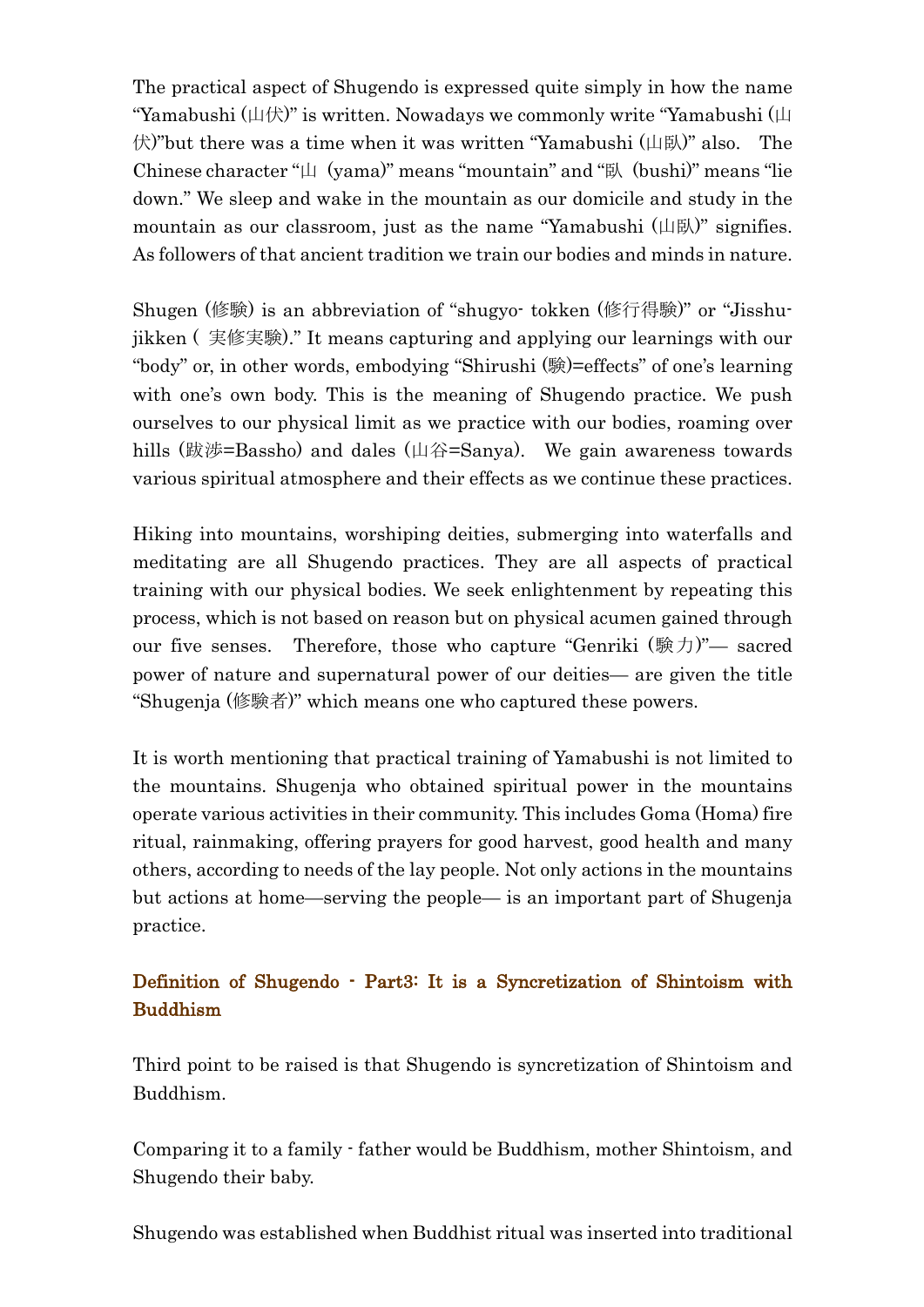Japanese religious culture which worshiped nature and mountain with great awe and respect. Shugendo also absorbed Taoism, Yin- Yang philosophy from China, and other elemental beliefs related to nature; finally combining with various styles of prayer which had been performed by lay people.

Since nearly 70 percent of the land in Japan is mountainous, Japanese treasure the mountains believing them to be sacred places where deities live. For an example, Miwa Shrine is known as the oldest in Yamato region but it is without a main architectural shrine. The only building that exists is a worship hall in the district compound. This is because the object of worship enshrined is Mt. Miwa itself. Another example is Kasuga Shrine at Mt. Kasuga, a mountain designated as a sacred mountain where logging has been strictly prohibited. This is how the Kasugayama Primeval Forest has been preserved as it currently stands, allowing us to carry the legacy to present day.

Japanese worship not only mountains, but also rocks and forests as places where divine spirits reside.

Influenced by Shintoism, Japanese say there are "Yao Yorozu No Kami (eight million gods)." Starting with the sun-goddess named 'Amaterasu O-mikami', there is also the fire-god, the water-god, and the other gods from kitchen to the toilet. We believe gods exist everywhere.

Gods are all around us and constantly watching over us. For this reason, we are taught to "live right in the sight of god and man" which has long been the rule of how to live our lives.

It was in the 6th century when Buddhism arrived to this land of Shintoism. Because Japan had a broad-minded religious concept of "Yao Yorozu No Kami (eight million gods)" to begin with, Buddha was adopted as a new god among others. This can be seen in Japanese words such as "Adashikuni-no-kami (蕃 神=gods from foreign nation)" and "Imaki- no- kami (今来の神=New comer gods)" that were used to refer to Buddhist deities. Japanese had accepted them as new gods from foreign countries, subsequently becoming followers of both Shinto and Buddhism without religious conflict.

Thus, the new concept of "Shinbutsu-shugo (神仏習合) and "Shinbutsu-wago (神仏和合)", otherwise known as syncretization of Shintoism and Buddhism, was established. At the basis is an acceptance that both gods and Buddha come from the same source, which evolved into following beliefs: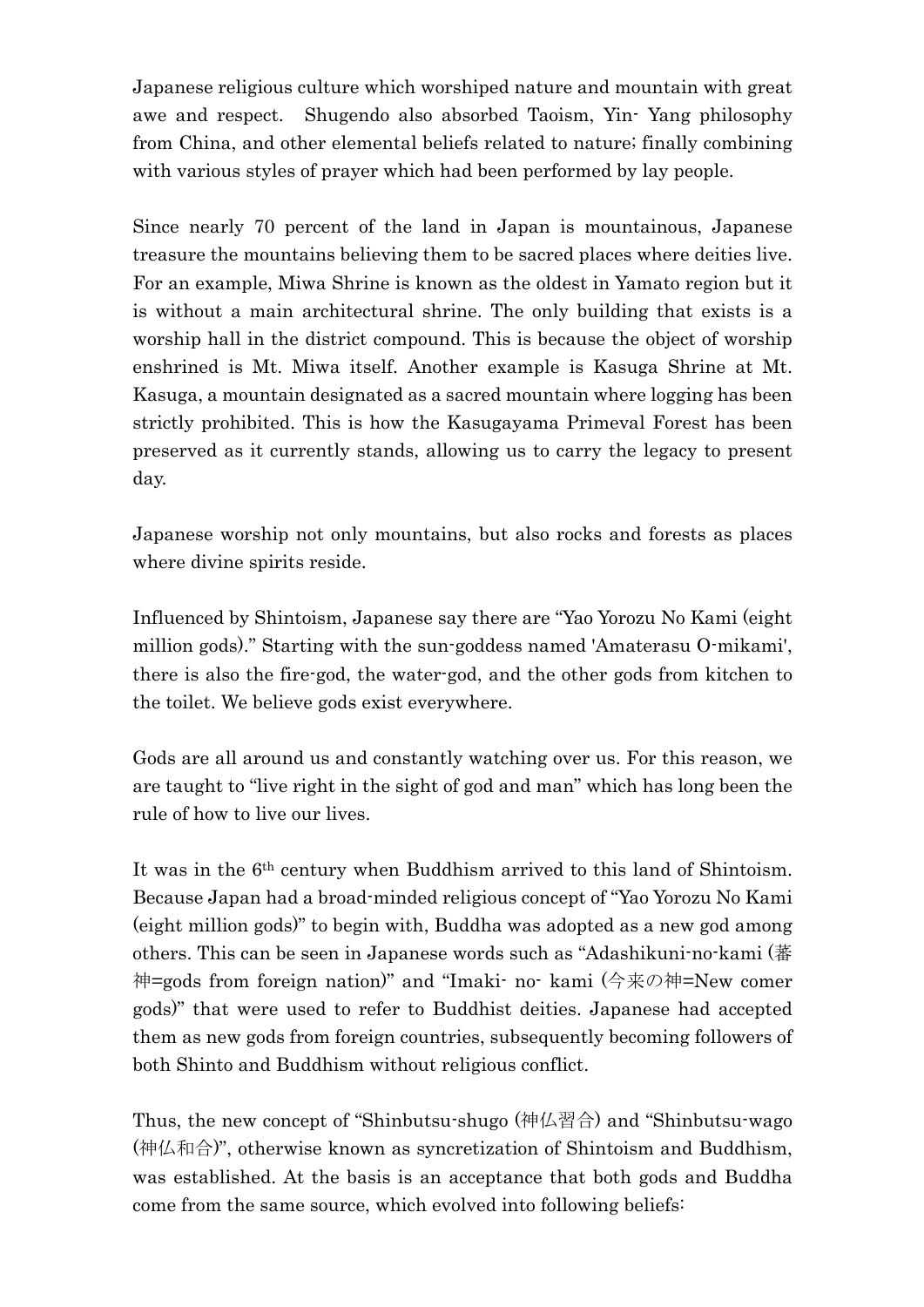- •Buddha arrived as a Japanese god
- •Source of Japanese gods is Buddha
- •Japanese gods are an incarnation of Buddha
- •Buddha appeared as god in response to people's needs

Principal object of worship for Shugendo is based on these beliefs and at the very basis is the concept of "Gongen (権現=incarnation)" that is widely accepted.

### Definition of Shugendo - Part4: Its doctrine is for lay people

Lastly, I want to point out the most important feature of Shugendo—it is a religion for

"Ubasoku (優婆塞= lay people)."

In Buddhism, male monks are called "Biku (比丘)" and female monks are called "Bikuni (比丘尼)." In contrast, lay practitioners are called "Ubasoku (優 婆塞= male lay practitioners)" or "Ubai (優婆夷= female lay practitioners)." Shugendo is primarily practiced by living in the world as a layman but it does not discriminate between those who practice as a layman or those who practice by renouncing the world for a committed life in a temple. As a matter of fact, there are many like myself practicing Shugendo who dress and serve as actual monks.

En No Gyoja (役行者), who is said to be the founder of Shugendo, never received ordination during his life, practicing throughout as a layman. As a lay person he was called "En No Ubasoku(役行者優婆塞)" and we praise him by chanting, "On Gyaku Gyaku En No Ubasoku A Ran Kya Sowaka." Ever since the days of En No Gyoja, we value the faith of Ubasoku and the faith of lay people in Shugendo. We are taught to get out from the inner temple and work for the salvation of ordinary people in lay society. This is another key characteristic of Shugendo.

Shugendo is a religion for Ubasoku and Ubais (laymen), and these laymen themselves are the operators. It is a religion not bound by doctrine or theory, but one which supported lay people's pure religious devotion as they went about their hectic lives.

#### Shugendo is the most typical Japanese religion

Without discrimination, gods and Buddha are worshiped as respectable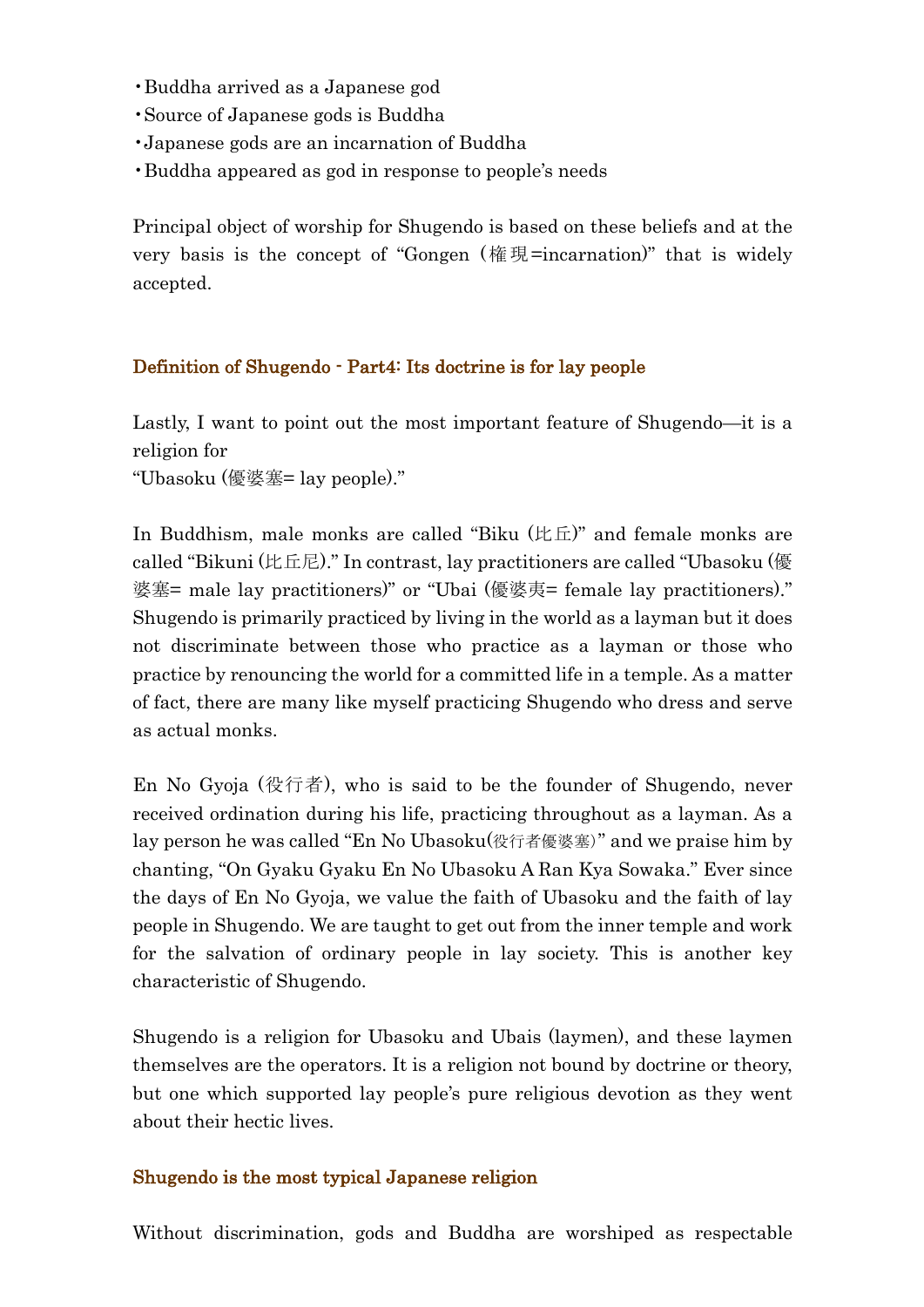beings in Shugendo. This is not unique to Shugendo as Japanese people have worshiped both gods and Buddha the same from ancient times. I believe this is the origin of Japanese religion. As such, Japanese mountain worship which already existed before the spread of Shinto and Buddhism can be referred to as the basis of religion.

In ancient times, mountain people believed in a mountain god who ruled animals and forests in deep mountains. Paddy farmers (rice field) also believed in the mountain god as the guardian of agriculture. This god was later recognized as an ancestral god and was worshiped by the people who erected a small shrine at the foot of the mountains.

Thereafter, some people started to confine themselves to a mountain for ascetic practices. The most prominent practitioner was Ozune En who played an important role during the Aska period. The fact that Shugendo came together with Mikkyo, which was popular during Saicho and Kukai eras, particularly had an effect. One can say it is then that the term Shugenja (修 験者) started being used to refer to those who attained supernatural powers through austere mountain training.

To this day, Shugenja regard the mountain as another world where gods and ancestral spirits live. Sacred beings reside in the mountains and we pay great respect; integrating with the vast nature and gaining the spirit of the mountains as we train. Residents of the mountain and the land all view the mountain as a place where gods reside. As such, pilgrimages guided by Shugenjas have become popular allowing people to worship the holy mountain embodied with spiritual powers.

The difference in how Japanese perceive a mountain can be seen distinctly by comparing it to western culture. Westerners do not have a religion looking to the mountain as a god. For instance, The Magic Mountain written by Thomas Mann, and movies *The Lord of the Rings* or *Harry Potter* series, regard mountains as the devil's dwelling. It was just 200 years ago that westerners started entering mountains willingly when, thanks to scientific advances, people finally understood there were no devils in the mountains but instead large mass of rocks or ice. That is when mountaineering began to take off, so despite common beliefs held by Japanese people, western mountaineering is quite a new sport.

Western religions' (e.g. Judaism, Christianity, Islam, etc.) concept of nature is very different from Japan which is based on the culture of "Yao Yorozu No Kami (eight million gods)." God, as is known in a religion such as Christianity,